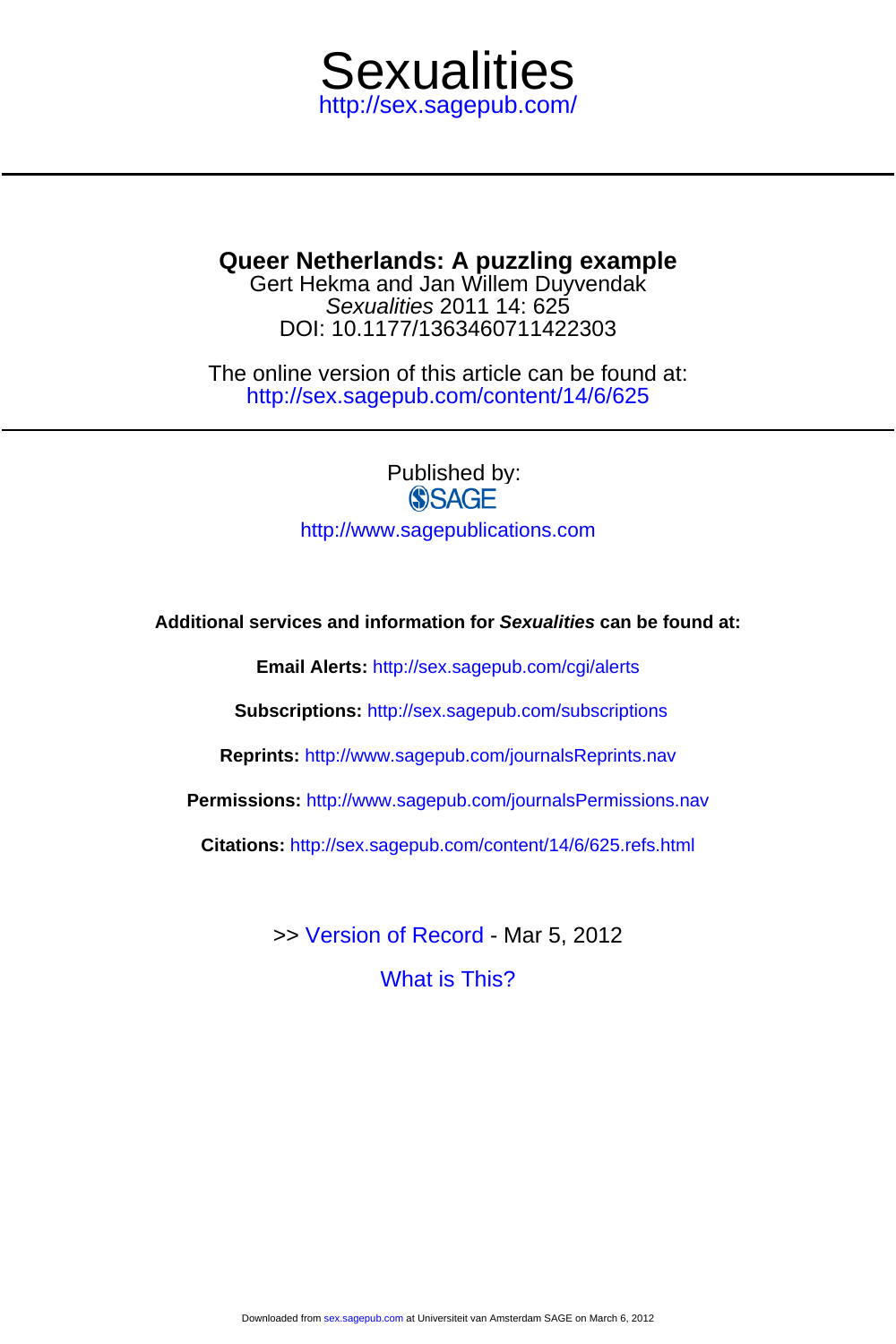## Queer Netherlands: A puzzling example

Gert Hekma and Ian Willem Duyvendak Amsterdam Research Centre for Gender and Sexuality,

University of Amsterdam, the Netherlands

Ever since the 'sexual revolution' of the 1960s, the Netherlands has been at the forefront of championing erotic freedoms. Amsterdam became internationally renowned as a city of sex, drugs and rock  $\&$  roll – the gay and sex capital of the world, wide open to the celebration of erotic pleasures. The change for the Netherlands was dramatic: from a society ruled by Christian political parties and a conservative morality to a nation where sex could be enjoyed by locals and foreigners alike. $<sup>1</sup>$ </sup>

The sexual revolution had far-reaching effects on Dutch society. While surveys show that most Dutch until the late 1960s were opposed to homosexuality, prostitution, pornography, abortion, divorce and pre- and extramarital sex, the majority a decade later claimed to accept such behavior. Stimulated by the NVSH (Dutch Society for Sexual Reform) and the COC (Center for Recreation and Culture, a code name for what would be baptized in 1971 the 'Dutch Society for Integration of Homosexuality'), as well as by numerous social changes, the Dutch in the 1970s emerged as the most liberal nation in the world on issues of sexual morality (see Hekma and Duyvendak, 2011). This gave the Netherlands, and especially the city of Amsterdam, a worldwide reputation as a place of sexual freedom. Amsterdam became a magnet for foreign tourists, particularly its Red Light District and its gay scene. Sexual emancipation was a watershed for women and even more so for gay men – they were no longer seen as sinners, criminals or psychopaths.

This narrative of sexual liberation continued with twists and turns until 2001, when the Netherlands reached the pinnacle of its erotic freedoms with the legalization of prostitution in 2000 and the opening of marriage to same-sex couples in 2001 (being in both cases the first country to do so). In the eyes of the law, homosexuality and heterosexuality were now nearly equal, though legal equality did not mean social equality. While gay and straight alike saw these legal victories as the end of a long struggle for equal rights, the media began to report on regular incidents of queer bashing, gay and lesbian teachers and students remaining closeted in schools, and LGTB people being chased out of their homes. Social problems

Corresponding author:

Gert Hekma, Room O2A, OZ Achterburgwal 185, Amsterdam, 1012 DK, the Netherlands Email: G.Hekma@uva.nl

sex.sagepub.com **SSAGE** 

Sexualities 14(6) 625–631 ! The Author(s) 2011 Reprints and permissions: sagepub.co.uk/journalsPermissions.nav DOI: 10.1177/1363460711422303

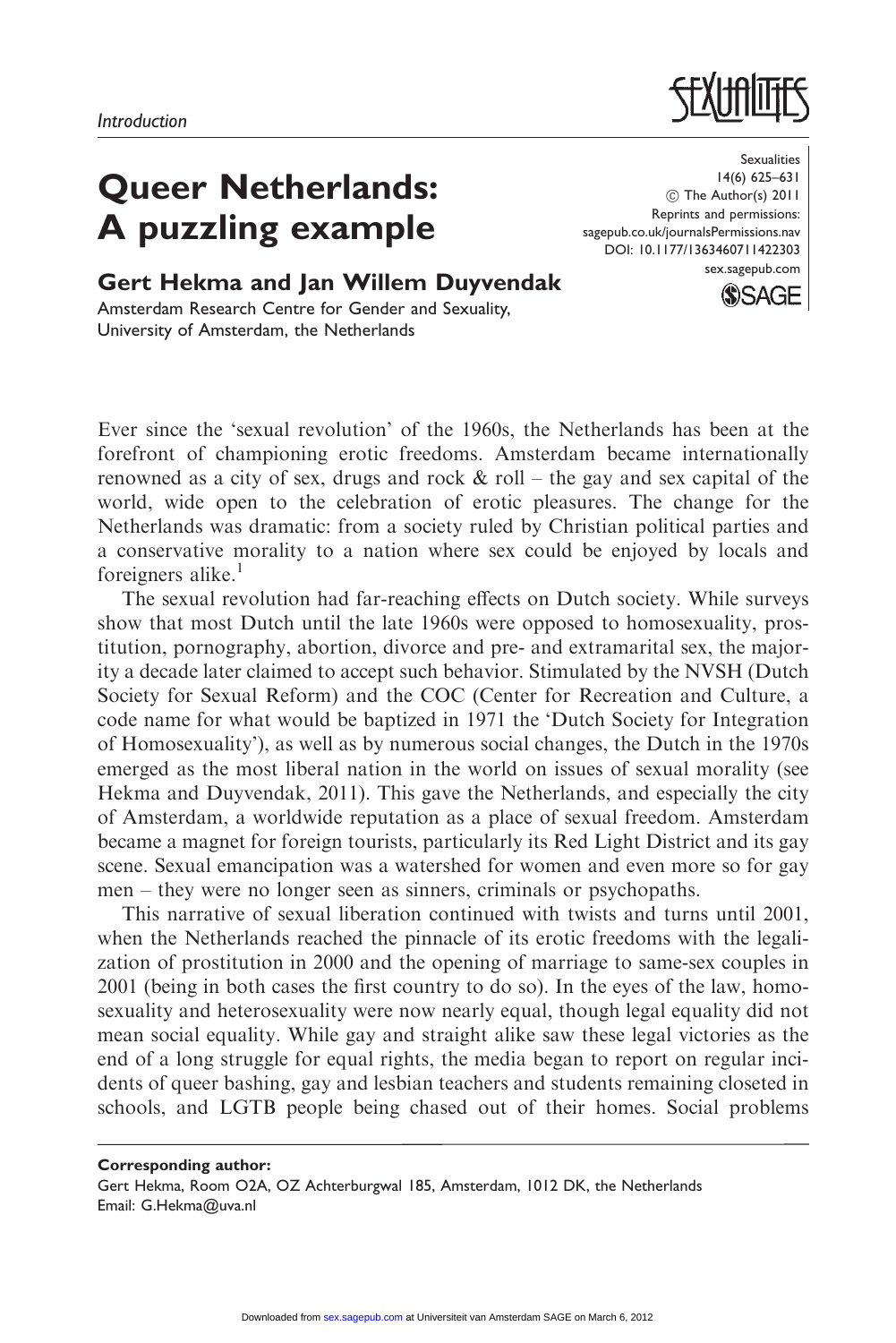that many Dutch believed belonged to a past era persisted, and were now often attributed to young ethnic minority men, particularly Muslims, in this case Dutch-Moroccans. Though this latter group was indeed over-represented in police statistics, all ethnic groups (including native Dutch) and other identifiable social groups (street kids, hooligans, fraternity students) were involved in these violent and discriminatory incidents.

Disillusionment over gay and lesbian emancipation grew in 2001 – the same year that marriage was opened to same-sex couples – when an unknown imam, Khalil El-Moumni, spoke out on television against homosexual marriage and homosexuals. El-Moumni had apparently written that Europeans were lower than pigs and dogs for accepting gay and lesbian marriages. 2001 also saw the rise to power of Pim Fortuyn – an openly gay man who denounced Muslims for their 'backwardness' – as the new leader of the (extreme) right. Fortuyn attacked Muslims for disrespecting women and gay men; he favored ending immigration and blasted the (in his view) failed and costly multicultural policies of the 'left church' (a term no one wanted to identify with). Shortly after he was assassinated on 6 May 2002 by an animal rights activist, his party – List Pim Fortuyn (LPF) – won 17 per cent of the votes in national elections. But although Fortuyn had stood for gay rights, they were not included in the party's program; none of the LPF's new MPs took up the gay cause seriously.

After Fortuyn, other right-wing and populist politicians such as Ayaan Hirsi Ali, Rita Verdonk and Geert Wilders took up the gay issue,<sup>2</sup> crowding out the leftwing parties uncomfortable with the Islamophobic tone in the defense of gays and lesbians. Although the populist and right-wing parties may have had self-serving reasons to support women's and LGBT rights, the performative effect of their progay and pro-feminist stances should not be underestimated: almost the entire Dutch political spectrum from the far left to the far right now supports progressive positions that remain embattled in most other western countries.

Respect for gay and feminist rights became a prime battleground in the debate over multiculturalism (Duyvendak, 2011; Mepschen et al., 2010) and close to a litmus test for eligibility to immigrate to the Netherlands. The government made it part of its immigration policy when Verdonk was the responsible minister: a new immigration exam asked how the Dutch view gays and lesbians, though not whether the potential immigrant was in favor of homosexuality. Gay and lesbian rights thus became part of a test on Dutch citizenship. Some might consider this a positive development, which had been demanded by the LGBT movement, but it was a strange occurrence, suggesting that being Dutch implied embracing gay rights and practices. Note, however, that though up to 95 per cent of Dutch people claim in surveys that they accept homosexuals, 42 per cent report that they dislike seeing two men kissing in the street (precisely the image used in the documentary Naar Nederland for the immigration test) while respectively 31 per cent and 8 per cent express a similar dislike for lesbian and straight couples kissing in public (Keuzenkamp et al., 2006: 36). Obviously, a reason why this graphic inclusion in *Naar Nederland* was so eagerly sought by the right-wing parties was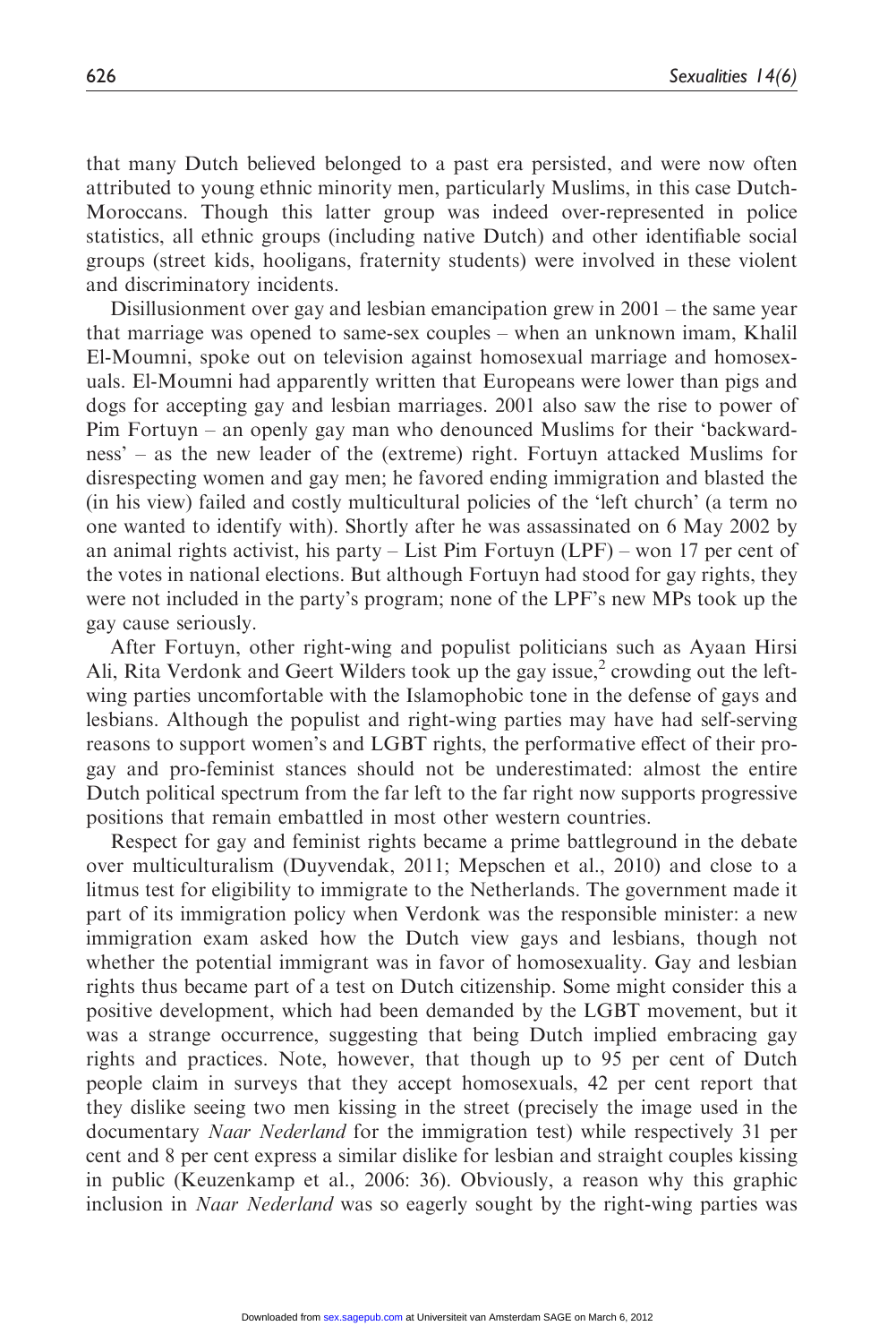to deter presumably homophobic and sexist Muslims from coming to the Netherlands.

Teaching Dutch citizenship through footage of gay and lesbian marriages and men kissing in public has led queer theorists to denounce the Netherlands for its Islamophobia in the name of protecting gays and lesbians. We share the concerns expressed by authors such as Judith Butler (2008) that a discourse on gay and feminist rights is now being used to discriminate against Muslims. Nevertheless, the latter critique seems to disregard pervasive anti-(homo)sexual opinions among many Muslims, as well as the need to promote sexual rights and erotic spaces for queer people, which remain controversial among the ethnic majority and minorities alike. We therefore encourage strategies that explicitly repudiate all forms of Islamophobia but do not silence those who fight for the sexual citizenship rights of all, and therefore have to fight against those Muslim and Christian groups that reject homosexuality and the sexual autonomy of women. Nevertheless, blanket statements about Muslims and in particular Dutch-Moroccans on issues of gender and sexuality essentialize culture and religion while overlooking queer and gayfriendly Muslims and the beginnings of positive change within these communities (see Keuzenkamp, 2010: Chapter 17).

The emancipation of LGBTs is at a crossroads: LGBTs have been highly successful, both legally and in winning general social acceptance. At the same time, violence continues (whether it has actually increased is uncertain owing to different means of reporting within police statistics, surveys among often unrepresentative groups of LGBTs and so on). And while the number of people who claim to accept homosexuality may be high, we have seen that this acceptance is only skin deep when it comes to specific issues such as men kissing in public. Other research indicates that gay men particularly are only accepted under certain conditions, such as not behaving in an un-masculine manner and not being too sexually explicit or visible (Buijs et al., 2009, see their article in this issue). The invisibility of homosexuality asked for by many Muslims is thus also demanded by many white Dutch, albeit in a different way: we accept you as long as we don't have to see that you exist or have to see what you do. For their part, lesbians continue to remain largely invisible in public life and the media.

How have gays and lesbians responded to these developments? Many younger gays and lesbians prefer to keep their homosexuality as 'normal' and 'private' – and thus as invisible – as possible. They resist strong identities and communities; young lesbians attribute dyke styles like short hair, masculine clothing and behavior to an older generation (Fobear, 2010). Coming out as gay or lesbian takes 3–4 years from first awareness to telling somebody, and this among those who have come out – not a sign of widespread acceptance (Keuzenkamp, 2010: 143). The incidence of psychological problems among male and female homosexuals is much higher than among heterosexuals (Sandfort et al., 2001). This is also the case among young gays and lesbians (Keuzenkamp, 2010: Chapter 10), where 16 per cent of girls and 9 per cent of boys have tried to commit suicide (Keuzenkamp, 2010: 191–193). Aggarwal (2010) found social pressure to behave 'normally' (like straight guys)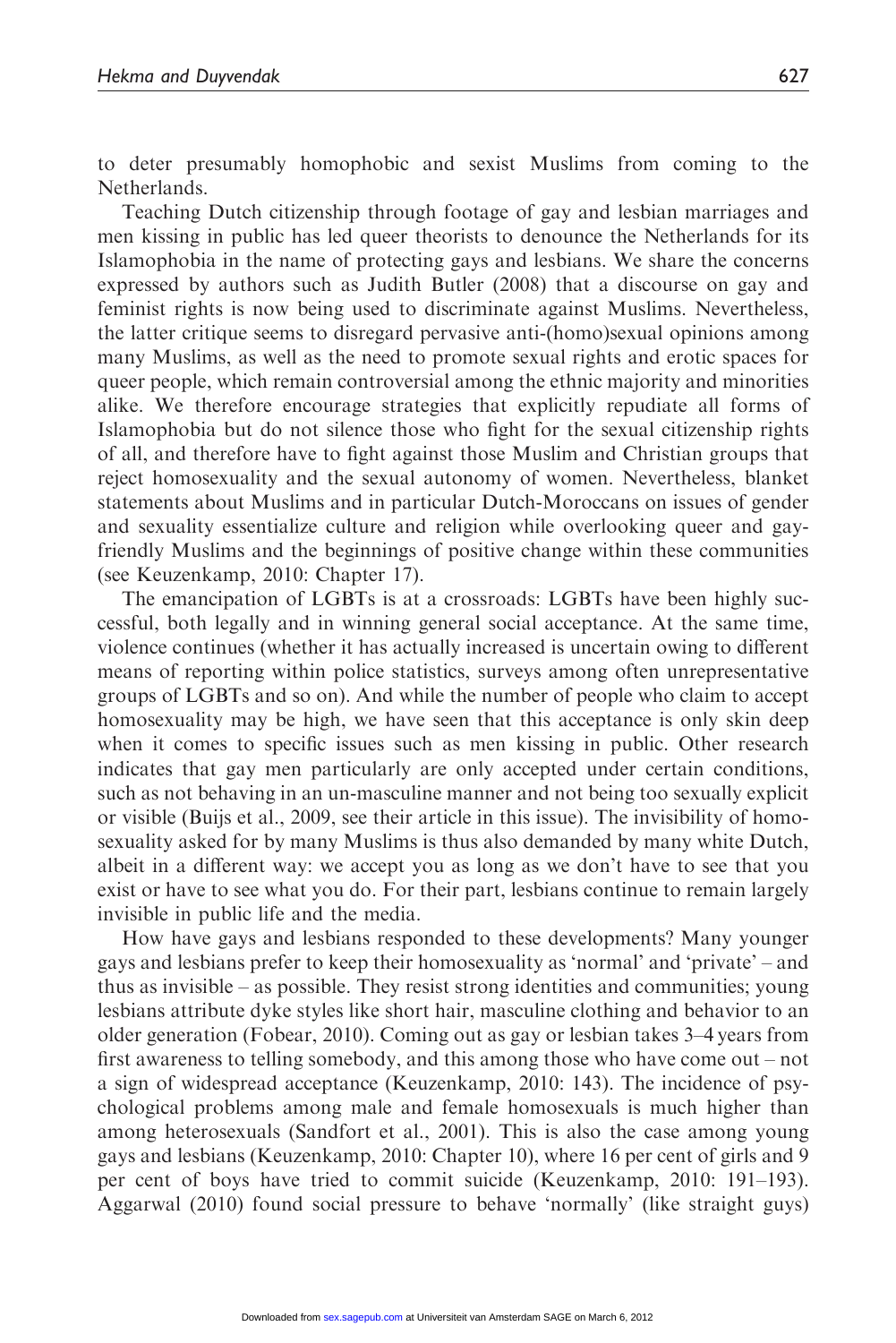as well as continuing experiences of discrimination to be important explanations for the psychological problems experienced by gay men. So while the Netherlands may seem exemplary in its acceptance of homosexuality, this applies more to its laws than to daily life. The work necessary to break through the heteronormativity remains enormous and most straight citizens see no need for such changes. Straight norms are furthermore deeply embedded in gender relations, suggesting that the latter also need further change. Sexism remains rampant in Holland, certainly when it concerns questions of sexual autonomy for girls and women.

Many Dutch wonder where sexual emancipation is headed. Broad support for gays and lesbians seems to indicate that there is still space for forward movement, and here we can point to several promising initiatives: gay–straight alliances in schools, strong assurances by the police to fight anti-gay violence, and certain policy investments in LGBT emancipation. On the other hand, sex education remains largely biological while schooling on homosexuality or sexual and gender diversity remains marginal, not least because the Dutch school system supports a majority of religious – many Christian and some Islamic – schools, and because the so-called 'black' and 'white' schools are highly segregated. At the religious and 'black' schools, teachers are often not allowed or do not dare to touch upon 'difficult' topics such as homosexuality, masturbation or AIDS (van de Bongardt, 2008; van de Bongardt et al., 2009).

Some politicians also criticize 'sexualization' or 'pornification' – meaning that public spaces (streets, media, the internet) are awash with sexual imagery that would negatively influence women and young people. Such worries indicate that explicitly sexual material and language continue to be considered undesirable and dangerous (Hekma, 2009). There are, as elsewhere in the western world, ever more stringent laws and regulations concerning child pornography and pedosexuality. Sex with animals was recriminalized in 2010, after being legal for 199 years. The government has proposed raising the age of consent for work in the sex industry from 18 to 21 years. Street prostitution has been eliminated in most cities, while Amsterdam has shut a third of the windows in its Red Light District. There are various reasons why these more stringent laws and regulations have been proposed, including the trafficking or abuse of women, and questions of consent. These are indeed serious concerns, but some policymakers seem more driven by negative ideas about sexuality more generally than concern about the social position of the sex workers. The arguments are then misplaced, suggesting the protection of vulnerable women and innocent children while denying their sexual strength, knowledge and autonomy. The Dutch age of consent for non-commercial sex – at 16 years, the highest in the European Union – means that young queers who begin to realize their preferences and come out at ever earlier ages (the median now being 13 and 16 years) have to wait before they can visit gay and lesbian organizations, bars or internet sites. They will depend for years on largely straight institutions such as families, schools, youth centers and sports clubs. Concern over sexual inequality and non-heterosexual and non-adult options seems to underlie the new laws and regulations (see Hekma, 2011).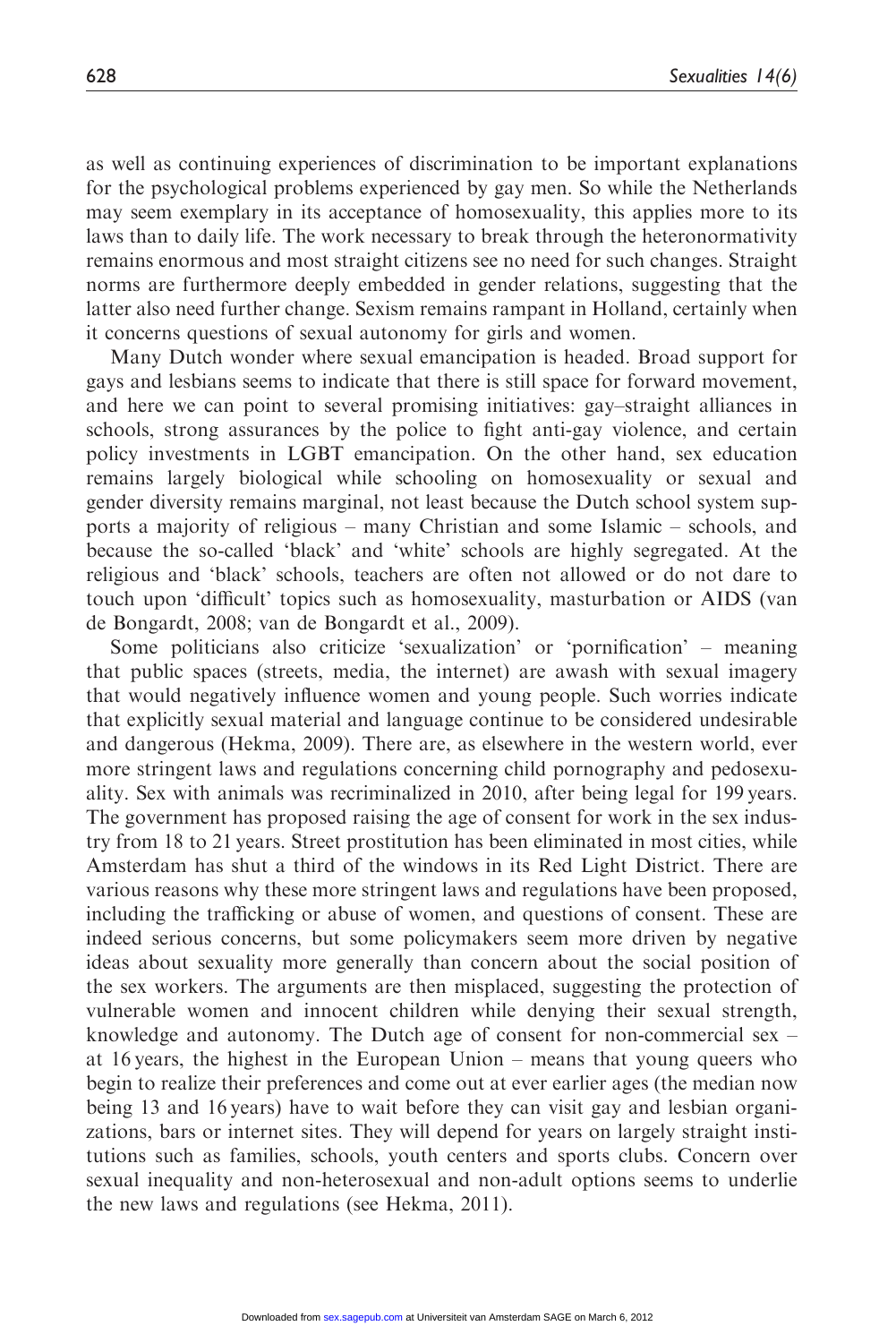The heteronormative discourse is adopted by gays and lesbians who are often eager to act 'normally' by shunning unmasculine (for men), unfeminine (for women) and explicit erotic behavior. Heteronormativity thus becomes homonormativity as well, compelling both gay men and lesbian women to behave like straight people, making them afraid of showing any 'gay' or 'lesbian' signs, and prompting them to criticize others for behaving too much like sissies or dykes. Many gay men and lesbians share, for example, the ambivalent feelings of straight Dutch people regarding Amsterdam's annual Canal Pride Parade due to its ostentatious semi-nudity, drag and leather (Keuzenkamp, 2006: 234). Thus the homonorm has become not to behave in public like an effeminate fag, a bull-dyke or an erotically explicit queer. Though such invisibility may indeed be strategic to play it safe, it hardly furthers sexual emancipation.

There is still much to be desired for sexual emancipation in the Netherlands, and there remain numerous research questions to be answered. The Netherlands is witness to puzzling developments: once an example of tolerance and liberation, it has become unsure of how to appreciate the heritage of the 1960s and 1970s. On the one hand, the Dutch majority embraces gay and feminist rights (mostly in the debate on multiculturalism). On the other hand, social acceptance of non-heteronormativity remains thin and often opportunistic. Gender and sexual issues – from the erotic life of young people, homosexuality, prostitution and sexualization to pedophilia and bestiality – have all attracted political attention. Although the Dutch are considered to share a post-materialist, 'progressive' sexual morality, they nonetheless have significant differences of opinion on issues such as sexwork; anti-gay violence shows that general 'acceptance' exists alongside visceral opposition. Notwithstanding the politicization of such topics, no party has developed well-defined sexual policies, leading to haphazard decisions and heavy reliance on public opinion. The Christian parties continue to rely on religious ideas, while the secular parties prefer to think of sexuality as a private affair or a natural given beyond moral or political decision-making. There are few serious discussions about sexual citizenship; the preferred themes have become medical (sexual health) rather than cultural (pleasure) or political (citizenship).

The articles in this special section of this issue bear witness to this Dutch ambivalence. LGBT emancipation may have gone far but remains controversial, as is evidenced by anti-gay violence. And while gays and lesbians are broadly supported, acceptance comes with conditions, as is highlighted in the article by Laurens Buijs et al. Tony Coelho's contribution shows that while most Dutch may prefer monogamous relations and to combine sex with love, open relations are still entrenched in the gay world.<sup>3</sup> There has been much research on the public sex of gay men, but little on that of straight people and lesbians. But these groups also enjoy sex in public spaces, although their meeting places are usually much more dispersed than is the case for gays.<sup>4</sup> Sasha Albert's article reveals that while Dutch lesbians do indeed enjoy sexual pleasures in public spaces, some hesitate to accept the acts they themselves engage in because of lesbian-feminist ideals that do not endorse situational sex.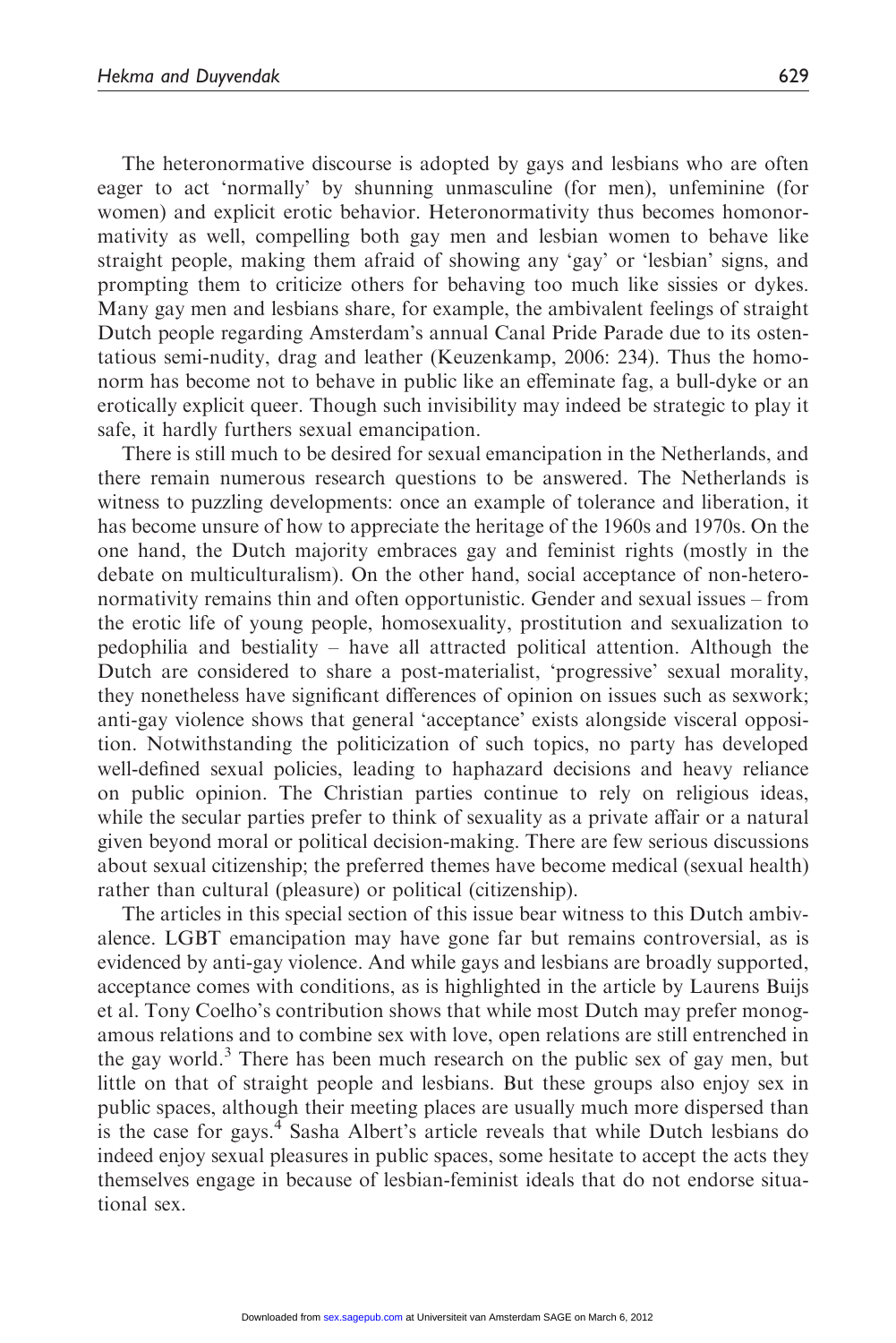This issue offers windows on Dutch homosexual – and thus heterosexual – culture and its erotic liberties and restraints. As Dutch citizens, we are curious to see what direction sexual emancipation will take, and where future boundaries will be laid. As prejudices too often prevail, we would like to see more serious debate on erotic issues. Instead of shying away or retreating into the closet, gays and lesbians should engage with vital questions regarding sex education, visibility, ages of consent, gender roles and erotic diversity – in sum, the issues of sexual citizenship. Their experiences from what was once the sexual margin will offer a valuable contribution.

## **Notes**

- 1. Changes in Dutch law neatly capture the evolution of homosexual politics in the country. In 1811, the introduction of the French Code Pénal under Napoleonic rule decriminalized sodomy, thereby ending an era in which homosexual practices were against the law and punishable by death. In the sexual realm, the new code only forbade public indecency, rape and bringing youths under 21 years into debauchery (generally interpreted as prostitution). 1886 witnessed the introduction of an age for sexual consent (16 years) and laws on pornography. A century after sodomy in private was legalized, the Christian parties introduced in 1911 laws that further criminalized erotic imagery, forbade abortion and profiting from the sex work of others, and which enshrined a higher age of consent (21 years) for homosexual acts and relations of dependency. Most of these laws were repealed following the sexual revolution, including the different ages of consent for homosexual and heterosexual relations (in 1971).
- 2. All were members of the VVD (People's Party for Freedom and Democracy) but Wilders and Verdonk went on to found their own parties: PVV (Party of Freedom) and TON (Proud of the Netherlands). Hirsi Ali left Holland after a fight with Verdonk while they were still both members of the VVD.
- 3. The possibility of marriage for gay men has led some journalists to suggest that homosexuals should give up their promiscuous lives and public sex.
- 4. The public sex of gay men is controversial. Although it is officially forbidden as public indecency, it is by and large tolerated and protected against queer-bashers by the authorities. In Amsterdam and Rotterdam, parts of parks are officially designated as cruising areas.

## **References**

- Aggarwal S (2010) Between rejection and belonging. Exploring mental health disparities between homosexual and heterosexual men in Amsterdam. MA thesis, Social Sciences, University of Amsterdam.
- Buijs L, Hekma G and Duyvendak JW (2009) Als ze maar van me afblijven. Amsterdam: Amsterdam University Press.
- Butler J (2008) Sexual politics, torture, and secular time. *British Journal of Sociology* 59(1): 1–23.
- Duyvendak JW (2011) The Politics of Home. Belonging and Nostalgia in Western Europe and the United States. Basingstoke and New York: Palgrave Macmillan.